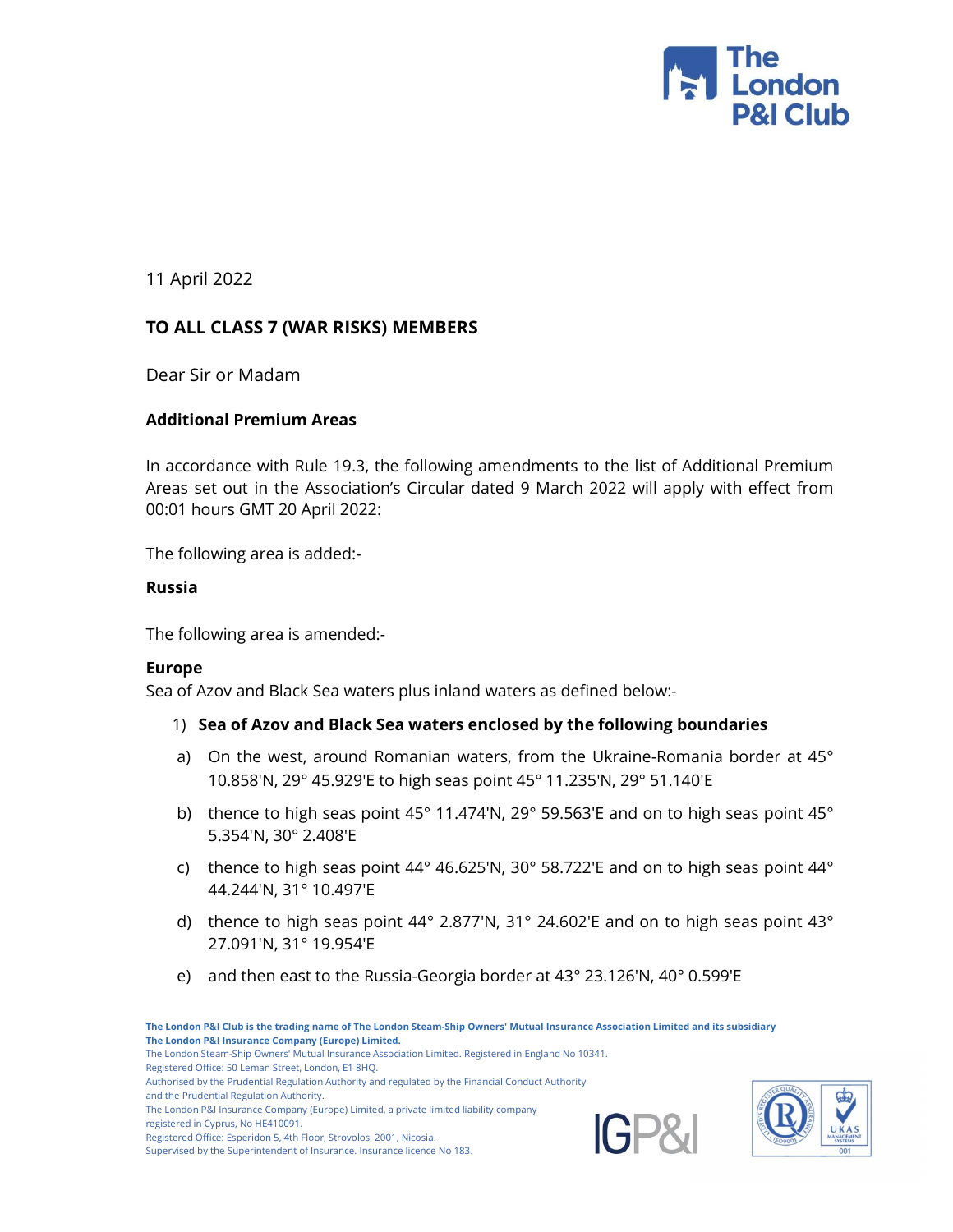#### 2) All inland waters of Ukraine

# 3) Inland waters of Russia within the following areas:

- a. Crimean Peninsula
- b. River Don, from Sea of Azov to vertical line at 41° E
- c. River Donets, from River Don to Ukraine border

# 4) All inland waters of Belarus south of horizontal line at 52° 30' N

The amended list of Additional Premium Areas, with effect from 00:01 hours GMT 20 April 2022 can be read on the following page.

Yours faithfully A BILBROUGH & CO LTD (MANAGERS)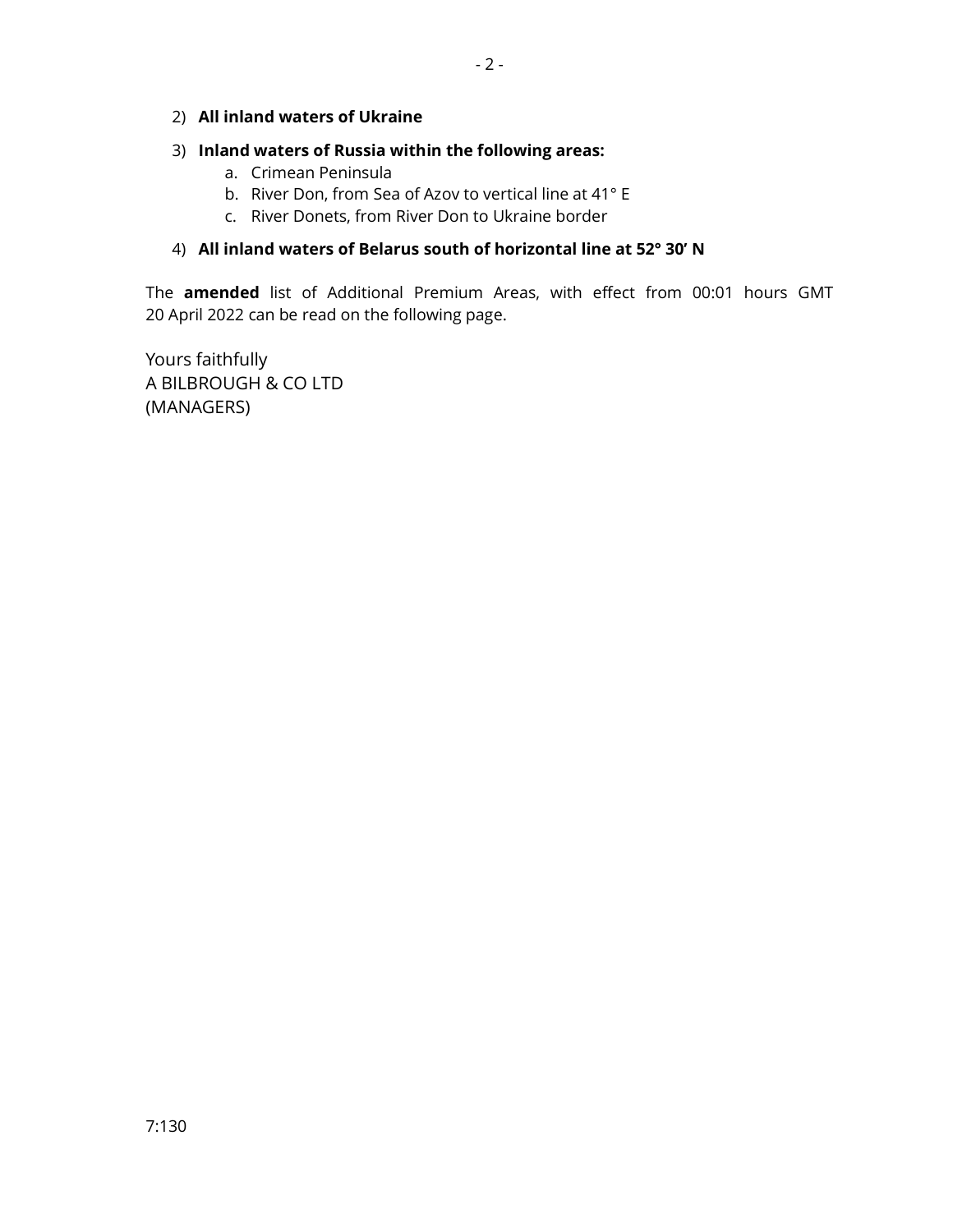### ADDITIONAL PREMIUM AREAS

With effect from 00:01 hours GMT 20 April 2022, the Additional Premium Areas will be as follows:

# Africa

Benin Cabo Delgado Gulf of Guinea Libya Nigeria Somalia Togo

# Indian Ocean, Gulf of Aden and Southern Red Sea

# Middle East

Iran Iraq Israel Lebanon Oman (Musandam Governorate) Persian or Arabian Gulf Saudi Arabia (Gulf coast) Saudi Arabia (Red Sea coast) excluding transits Syria United Arab Emirates Yemen

### South America

Venezuela

### Russia

#### Europe

### 1) Sea of Azov and Black Sea waters enclosed by the following boundaries

- a) On the west, around Romanian waters, from the Ukraine-Romania border
- at 45° 10.858'N, 29° 45.929'E to high seas point 45° 11.235'N, 29° 51.140'E
- b) thence to high seas point 45° 11.474'N, 29° 59.563'E and on to high seas point 45° 5.354'N, 30° 2.408'E
- c) thence to high seas point 44° 46.625'N, 30° 58.722'E and on to high seas point 44° 44.244'N, 31° 10.497'E
- d) thence to high seas point  $44^{\circ}$  2.877'N, 31° 24.602'E and on to high seas point 43° 27.091'N, 31° 19.954'E
- e) and then east to the Russia-Georgia border at 43° 23.126'N, 40° 0.599'E